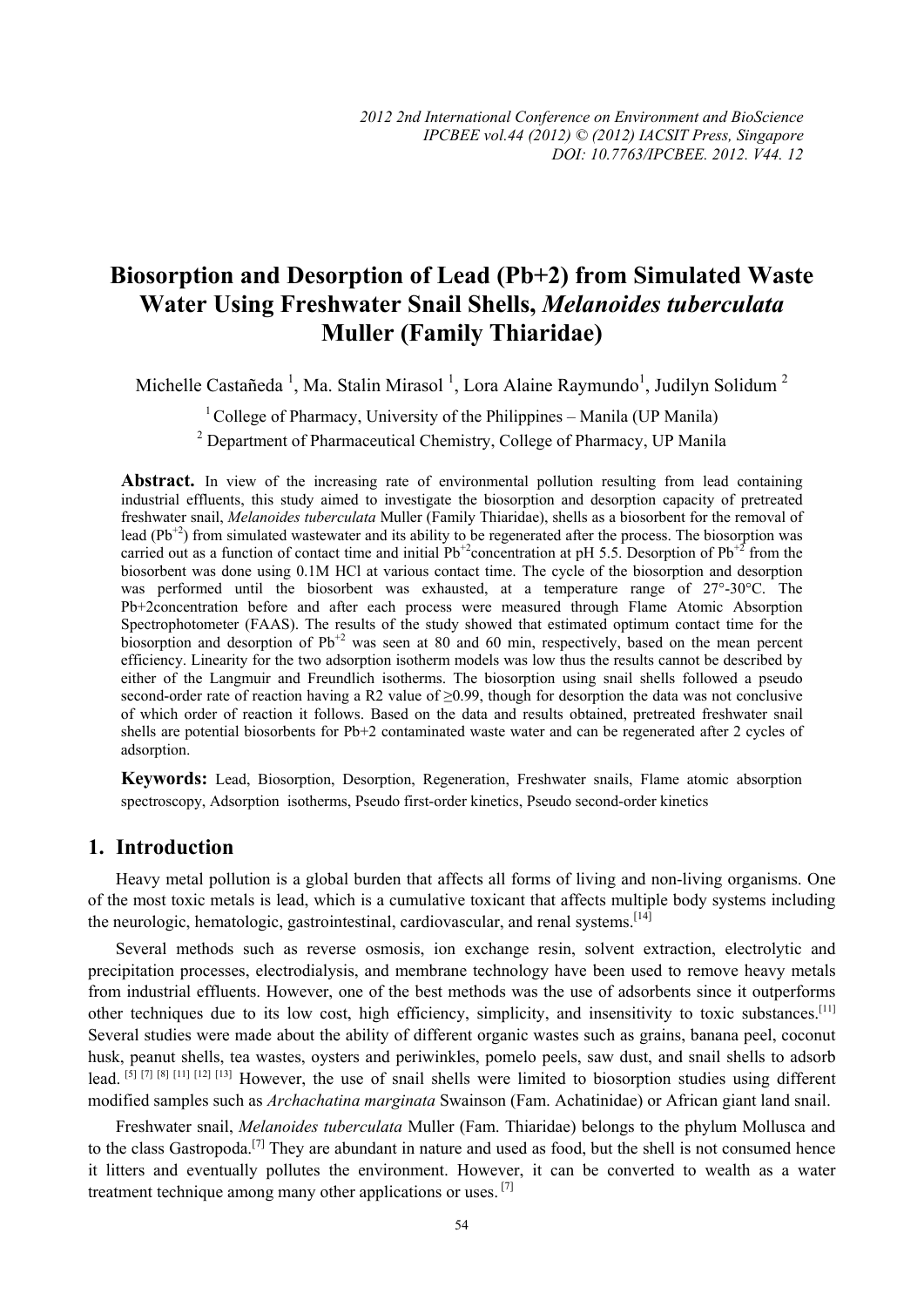Generally, the study aimed to evaluate the biosorption and desorption capacity of freshwater snail shells.Specifically, to determine the biosorption and desorption capacity of the pretreated freshwater snail shells, optimum contact time for maximum biosorption and desorption, amount of Pb uptake upon reuse of the biosorbents, and to study the biosorption mechanism of the pretreated biomass using different adsorption isotherm and kinetic models.This study mainly investigated the ability of pre-treated snail shells to reduce lead ions level from waste water by biosorption and the capability of the biosorbent to be regenerated after desorption at predetermined pH and amount of biosorbent, varying contact times between biosorbent and simulated waste water of different concentrations.

Based on a study conducted by the Environmental Management Bureau in 2006, exceedingly high levels of lead, cadmium, chromium, copper, zinc, mercury and cyanide are polluting the different rivers in the Philippines.<sup>[4]</sup> Given this alarming situation of water bodies, this research will promote the use of wastes like snail shells as possible cost-effective means of treating industrial effluents. The use of biosorbent can also address high cost problems of the conventional water treatments and in some cases, their inadequacy to remove heavy metals.[9] The heavy metals can also be recovered from the biosorbent in which according to the U.S. EPA, the regenerated ones can still be used by a number of different industries such as jewelry, plating, electronics, automotive, and art foundries.

## **2. Materials and Methods**

#### **2.1. Materials**

Freshwater snail shells, *Melanoides tuberculata* Muller (Family Thiaridae) were purchased from Balintawak market, Quezon City, Philippines. The shells were thoroughly washed with distilled water, airdried, crushed and soaked in 0.1M HCl for 4 hours to remove all the calcium carbonate present.<sup>[2]</sup> The treated biomass was washed with distilled water, dried at 70˚C for 2 hours, further crushed and sieved to the desired size (0.25mm). The stock solution (1g/L) of lead (Pb<sup>+2</sup>) was prepared in distilled water using lead acetate and all working solutions were prepared by diluting the stock solution with distilled water.

#### **2.2. Methods**

Five grams of the pretreated biosorbent, and 100mL of each lead spiked solution (1.2 (A), 1.4 (B), 1.6 (C), 1.8 (D), and 2.0 (E) mg/L) and 0.1M HCl were acid-digested using concentrated HNO<sub>3</sub>, filtered and then transferred to different PET bottles for the subsequent analysis using FAAS, in which the results served as the baseline lead value for each.

The biosorption studies were carried out as a function of contact time (20-120 min at 20 min interval) and initial  $Pb^{2+}$  concentration at pH 5.5 using 0.5g of pretreated biosorbent. The pH of the solutions was adjusted with 0.1M of NaOH and HNO<sub>3</sub>.<sup>[11] [16]</sup> All mixtures were agitated using Burell Wrist Action Shaker to ensure equilibrium. The biomass underwent vacuum filtration using Whatman filter paper (40 µm), dried at 70˚C for 2 hours, cooled to room temperature for 10 minutes, and weighed. The dried biomass was used in desorption studies while the filtrates were prepared for FAAS analysis.

The batch desorption studies were done using 100mL of 0.1M HCl following the same conditions as the biosorption studies except for the pH. The pretreated biosorbents made in contact with the spiked solution containing 1.6 ppm were subjected to another biosorption and desorption cycle until exhausted. Kinetic studies were employed to the first biosorption and desorption cycle to determine the optimum contact time.

#### **3. Results and Discussion**

The biosorption capacity, biosorption and desorption efficiency, adsorption isotherms and kinetics were used to describe the adsorption process. The biosorption capacity of the biosorbent was computed using Eq. 1, where qe is the biosorption capacity (mg/g), *V* is the volume of the solution (mL), and *m* is the mass of the biosorbent (g). The biosorption efficiency was calculated based on Eq. 2 where  $C<sub>o</sub>$  and  $C<sub>e</sub>$  are the initial and equilibrium lead concentration (mg/L) and %E is the biosorption efficiency.<sup>[2]</sup> The desorption efficiency was determined using Eq. 3 where  $\mathscr{D}$  is the desorption efficiency and  $C_d$  is the eluted lead concentration  $(mg/L).$ <sup>[15]</sup>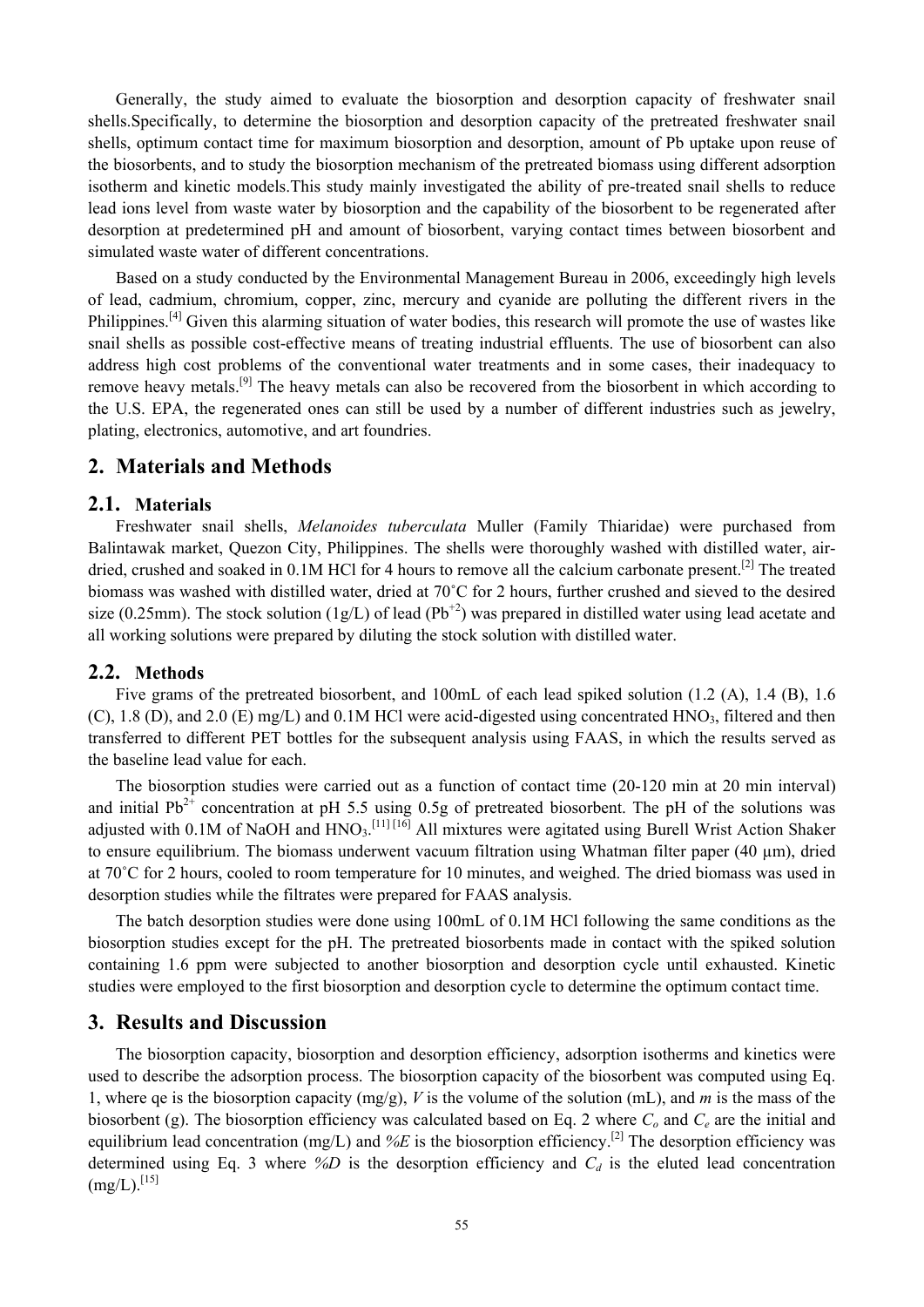$$
q^{e} = \frac{v(c_{o} - c_{e})}{m}
$$
 (Eq. 1) 
$$
\%E = \frac{c_{o} - c_{e}}{c_{o}} \times 100 \text{ (Eq. 2)}
$$
 
$$
\%D = \frac{cdxv}{10xq^{e}xm}
$$
 (Eq. 3)

Figure 1 showed the biosorption and desorption efficiency of the biosorbent. The highest biosorption was seen in solution E at 80 min with 95.32%, and the lowest in solution A at 20 min with 75%. However, the estimated optimum contact time was seen at 80 min based on the average *%E* per time. This graph also showed that at 20 min, an average of 80% of  $Pb^{+2}$  in the solution was already adsorbed and further increase in time after 80 min did not increase the  $Pb^{2}$ adsorbed on the surface of the biosorbent. In general, solutions C, D and E, exhibited the highest *%D* at 120 min with values seen in Figure 1, but for solutions A and B, this was observed at 20 and 100 min, respectively. However, the mean values estimated that 60 min is the optimum contact time to achieve maximum desorption.

The biosorption and desorption was repeated to investigate the ability of the biosorbent regarding  $Pb^{+2}$ adsorption and regeneration after 1 cycle. Figure 2 showed the efficiency of the 2 adsorption cycles done using concentration C (1.6ppm). Based on the plot, the biosorption I values were higher than biosorption II values indicating that adsorbed Pb<sup>+2</sup> decreased at the second process due to the decreased amount of biomass in the solution and number of available sites for adsorption. The desorption efficiency, on the other hand, was higher on the second process, which may show that some  $Pb^{2+}$  were retained on the shell surface and desorbed during the second desorption. The results differ from the study of Zhe Lynn in 2011, which conducted three cycles of adsorption and desorption studies of lead on palm shell activated carbon surface using HCl and HNO<sub>3</sub>, showed that the first desorption efficiency was highest among the three cycles and that the desorption efficiency decreases as the number of cycles increases.



Fig. 1: Biosorption and Desorption Efficiency(%) of pretreated biosorbent for lead( $Pb^{+2}$ ) against time(min).



Fig. 2: Comparison of the Biosorption and Desorption Efficiency (%) of lead (Pb+2) from pretreated biosorbent against time (min) using the data from Concentration C for the two cycles of Adsorption.

#### **3.1. Adsorption Isotherms**

An adsorption isotherm describes the relationship between the amount of metal adsorbed and the metal ion concentration remaining in the solution at fixed temperature at equilibrium. The Langmuir isotherm represents the equilibrium distribution of metal ions between the solid and liquid phases and is described by Eq. 4, where *Ce* is the equilibrium concentration (mg/L) and *qe* is the amount adsorbed at equilibrium (mg/g).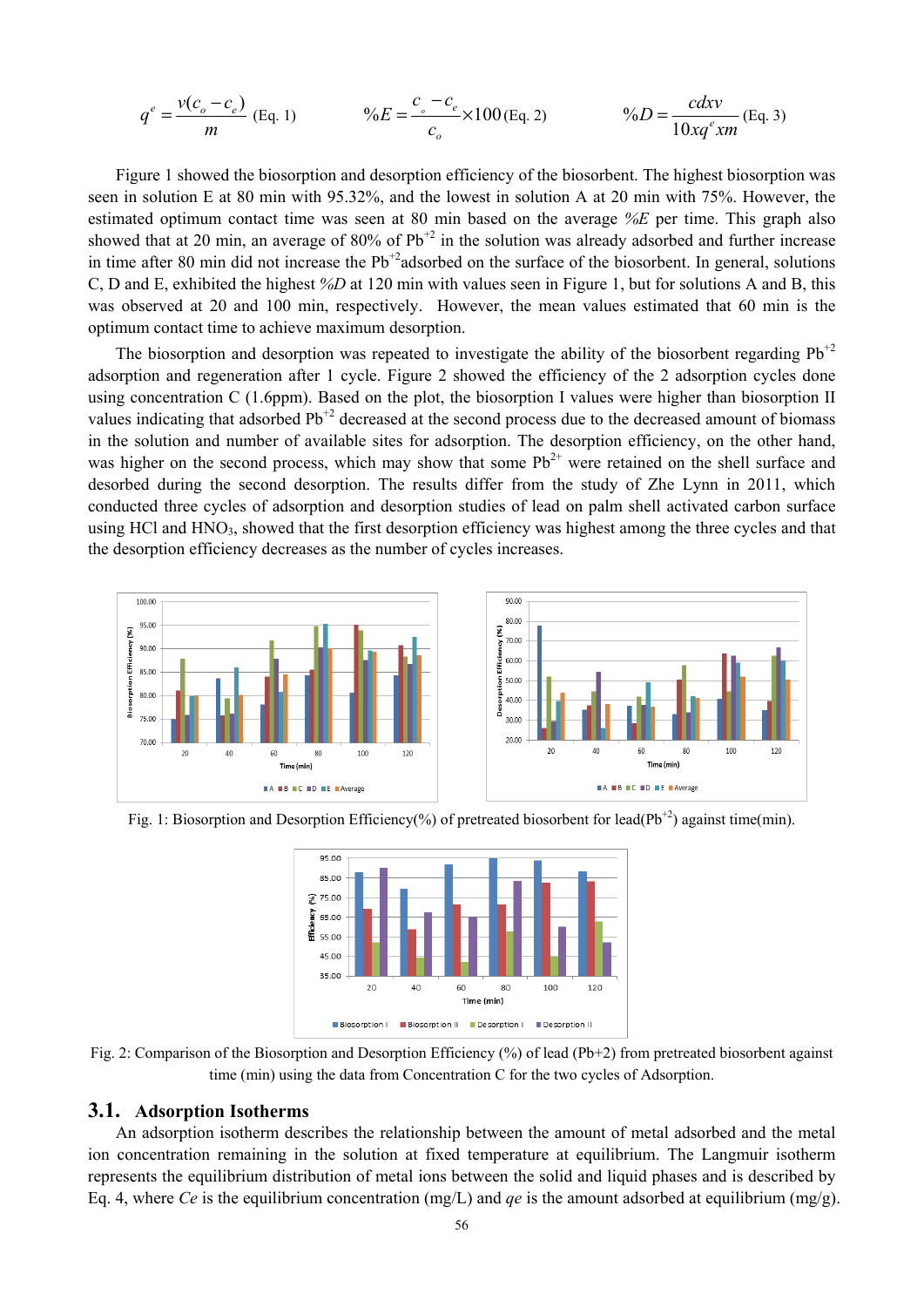The Langmuir constants are  $qm \text{ (mg/g)}$  that represents the maximum biosorption capacity, and *b* (L/mg) which is the ratio of the biosorption and desorption rate. The Freundlich isotherm estimates the adsorption intensity of the adsorbent towards the adsorbate and is represented by Eq. 5, where *Kf* indicates the Freundlich adsorption constant and *n* represents an empirical parameter related to the intensity of adsorption.[6]

$$
\frac{1}{q_e} = \left(\frac{1}{q_m b}\right)\left(\frac{1}{c_e}\right) + \left(\frac{1}{q_m}\right) \tag{Eq. 4}
$$

$$
\log q_e = \log \frac{K_f + \left(\frac{1}{n}\right) \log C}{n}
$$
\n(Eq. 5)

$$
RMSE = \sqrt{\frac{\sum_{1}^{p}(q - q_{m})^{2}}{2}}
$$
 (Eq. 6)

The root mean squared error (RMSE) was calculated to determine the model fit. The squared difference between the experimental metal uptake  $(q)$  and the corresponding model predictions for the uptake of  $(q_m)$ was summed up and divided by the number of data points (*p*) for each data set to calculate the mean square error (MSE). The RMSE may be considered as the average deviation between the predicted and actual uptake of the metal ion and was obtained by taking the square root of MSE.<sup>[1]</sup> A study of Igwe and Abia in 2007, used Langmuir and Freundlich isotherms to demonstrate that maize cob which is an environmental pollutant could be used to adsorb heavy metals (Cd, Pb and Zn) and achieve cleanliness.

Theoretically, the plot of  $q_e$  versus  $C_e$  shows a characteristic plateau, however, for this study, it was not obtained (not shown) because equilibrium was not met. As seen in Table 1, the regression coefficient of the Langmuir isotherm model was very low signifying that the data did not fit well to the model. The coefficient *b* in Langmuir equation is a measure of the stability of the complex formed between metal ions and biomass under specified experimental conditions.<sup>[2]</sup> The values for *b* in this study were low except for 120 min,however there was no reference value to compare the data.

Freundlich isotherm is commonly used to describe adsorption characteristics for heterogeneous surface. According to Igwe and Abia in 2007 *n* values between 1 and 10 represents beneficial adsorption, and the higher the  $K_f$  value, the greater the adsorption intensity. The *n* values were within the said range only for 20 and 40 min, other time points have negative or values greater than 10, which may signify unfavorable adsorption for the other time points and  $K_f$  values were consistently low.

The comparison of the experimental data and the theoretical data for the adsorption capacity of Pb by the pretreated biomass revealed that the experimental data points gave a good fit with the theoretical data points considering the calculated RMSE of less than 0.1 for the majority of the data points.

| <b>Biosorption</b> |                          |            |                |                            |             |            |                |             |  |  |
|--------------------|--------------------------|------------|----------------|----------------------------|-------------|------------|----------------|-------------|--|--|
| Time (min)         | <b>Langmuir Isotherm</b> |            |                | <b>Freundlich Isotherm</b> |             |            |                |             |  |  |
|                    | $q_{m}$                  | B          | $\mathbf{R}^2$ | <b>RMSE</b>                | $K_{\rm f}$ |            | $\mathbf{R}^2$ | <b>RMSE</b> |  |  |
| 20                 | 0.4100                   | 13.7041    | 0.0321         | 0.0773                     | 0.4355      | 4.2751     | 0.0914         | 0.0733      |  |  |
| 40                 | 0.5974                   | 3.4433     | 0.3780         | 0.0780                     | 0.4894      | 2.7205     | 0.2286         | 0.0783      |  |  |
| 60                 | 0.3476                   | $-58.1970$ | 0.0871         | 0.0871                     | 0.4027      | 18.7696    | 0.0060         | 0.0840      |  |  |
| 80                 | 0.2786                   | $-18.4022$ | 0.3317         | 0.0854                     | 0.2028      | $-2.3200$  | 0.3740         | 0.0801      |  |  |
| 100                | 0.3665                   | $-90.1438$ | 0.0146         | 0.2195                     | 0.3855      | $-36.2172$ | 0.0030         | 0.0921      |  |  |
| 120                | 0.3927                   | 261.6114   | 0.0001         | 0.1876                     | 0.4122      | 39.4088    | 0.0004         | 0.0933      |  |  |

Table 1: Adsorption isotherm constants for the biosorption (I) of lead (Pb) by the pretreated biosorbent

#### **3.2. Adsorption Kinetics**

In many cases, the adsorption kinetics based on the overall adsorption rate is described by one site kinetic models, which were used in this study. To investigate the mechanism of biosorption and desorption and the potential rate controlling steps, the pseudo first and second-order kinetic models were used.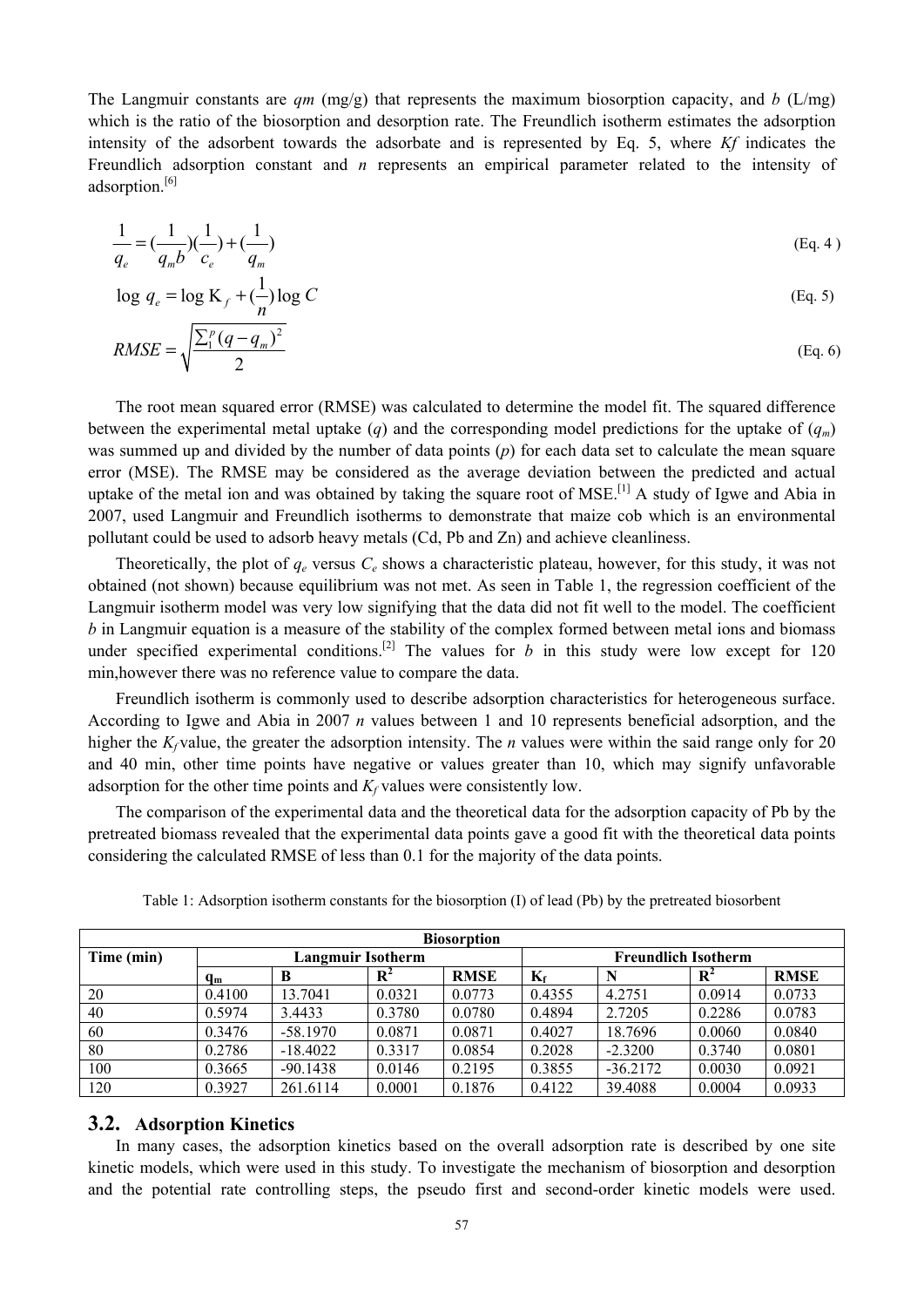According to the study of Zawani et al. in 2009, the pseudo first-order rate and pseudo second-order rate expression can be expressed using Eq. 7 and 8, respectively. Linear plot of *log (qe −qt)* versus *t* indicates the applicability of the pseudo first-order model, while linear relationship of  $t/q_t$  and  $t$  indicates the applicability of the other model.

$$
\log (q_e - q_t) = \log q_e - \left(\frac{k_1}{2,303}\right)t \qquad \text{(Eq. 7)} \qquad \qquad \frac{t}{q_t} = \frac{1}{k_2 q_e^2} + \left(\frac{1}{q_e^e}\right)t \qquad \qquad \text{(Eq.8)}
$$

The *qe*, which is necessary for the pseudo first-order rate kinetics computation, was not obtained due to the absence of saturation point (plateau) thus pseudo second-order rate kinetics was calculated instead. This represented the data on biosorption appropriately since the regression coefficients obtained in each time points ranged from 0.99 and above indicating linearity. The applicability of this model suggested that biosorption of Pb by the pretreated biosorbent was based on adsorption interaction between the metals and active sites on the freshwater snail shells. In a study conducted by Kelesoglu in 2007, a better correlation was also obtained using the pseudo second order model for the biosorption of  $Pb^{2+}$  in chitin and chitosan biopolymers. However for the desorption process, the pseudo second-order kinetics can only be applied to solution A having a correlation of 0.9705.

Table 2: Pseudo Second-Order Rate constants and regression coefficients for the biosorption and desorption of lead (Pb) by the pretreated biosorbent.

| <b>Sample</b> |                | <b>Biosorption</b> | <b>Desorption</b> |        |  |  |
|---------------|----------------|--------------------|-------------------|--------|--|--|
|               | K <sub>2</sub> |                    | K <sub>2</sub>    |        |  |  |
|               | 1.5831         | 0.9958             | $-0.4563$         | 0.9705 |  |  |
|               | 0.2997         | 0.9899             | 0.0251            | 0.5723 |  |  |
|               | 1.0840         | 0.9895             | 0.0465            | 0.8458 |  |  |
|               | 0.5644         | 0.9943             | 0.0094            | 0.5452 |  |  |
|               | 0.3007         | 0.9909             | 0.0062            | 0.6500 |  |  |

### **4. Conclusion and Recommendations**

Based on the results, the pretreated powdered snail shells are potential biosorbents for lead contaminated waste water and can be regenerated up to 2 cycles of adsorption. The estimated optimum contact time for the biosorption of lead using the pretreated biosorbent was 80 min, after which, decreased biosorption capacity in general was observed. The estimated optimum contact time to obtain maximum desorption capacity was at 60 min. The experimental data did not fit the Langmuir and Freundlich isotherms. Nevertheless, RMSE values for both models demonstrated a good fit. Pseudo first-order kinetics for both biosorption and desorption was not computed but based on the data from the pseudo second-order model, the rate of biosorption is proportional to the square of the number remaining free surface sites of snail shells. The desorption results were not conclusive of which order of reaction it follows.

Further studies to assess the applicability of freshwater snail shells in actual waste water remediation are highly recommended since the results obtained for both biosorption and desorption processes were not accurately conclusive. Inductive Coupled Plasma- Mass Spectrophotometer (ICP-MS) that can detect up to parts per billion may be used on biosorption and desorption analyses. Also, drying to constant weight must be considered since the weight variation may affect the result. Other desorbing reagents like EDTA, NaOH and  $HNO<sub>3</sub>$  could be evaluated, to determine which medium could regenerate higher Pb amount from thebiosorbent. Lastly, Fourier Transform Infrared Spectroscopy may be performed on the biosorbent to further assess its characteristics with regards to biosorption and regeneration of heavy metals.

## **5. References**

[1] K. Andres, J. Bawalan, and N. Galang. Use of *Citrus grandis* (L.) Osbeck (Fam. Rutaceae) Peels Waste as a Biosorbent for Lead-Contaminated Water*. International Journal of Chemical and Environmental Engineering*. 2012, 3(2).